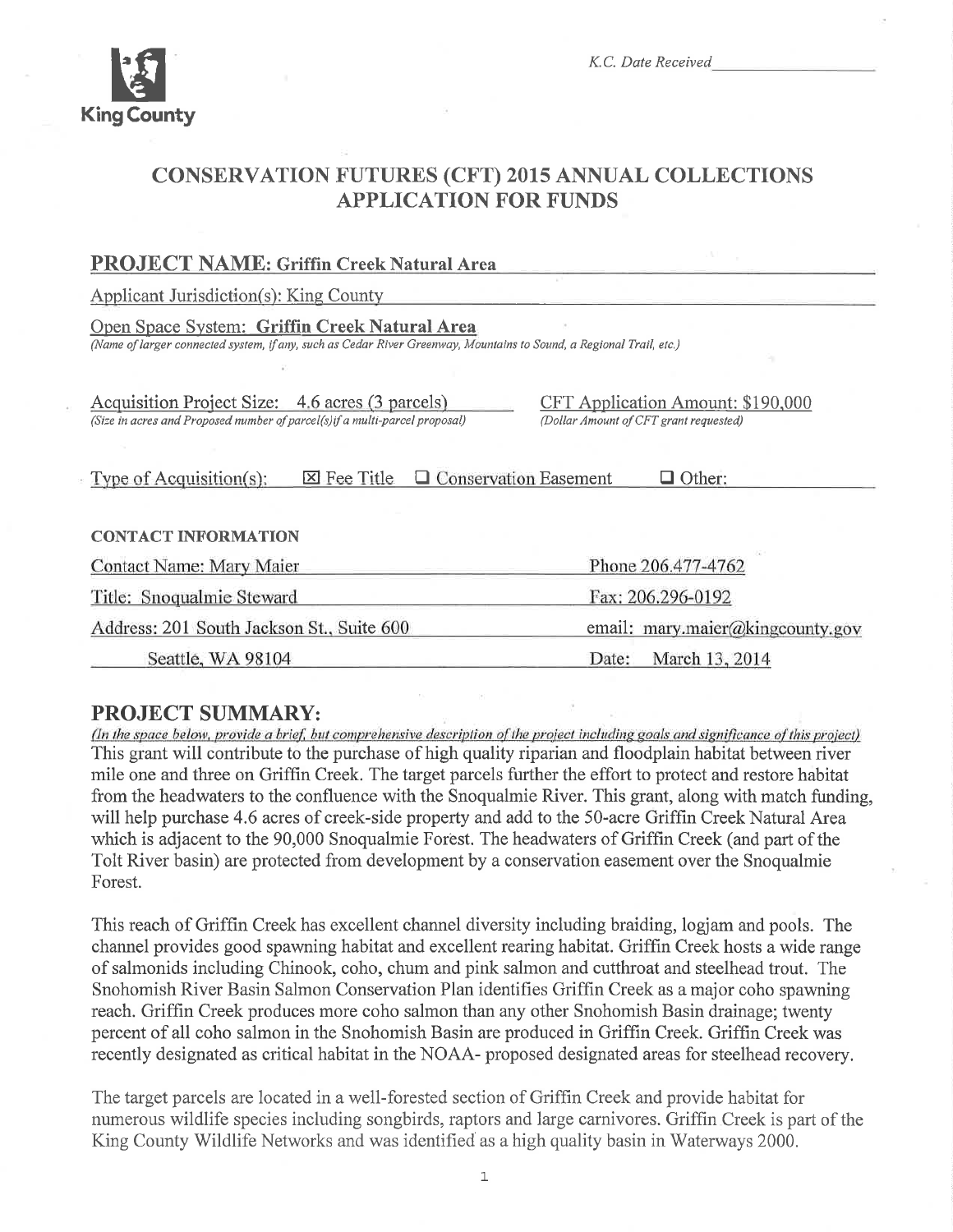## 1. OPEN SPACE RESOURCES

Please review the attached evaluation criteria. For the *proposed acquisition parcel(s)*, please (1) mark only those criteria that apply, and (2) thoroughly, yet succinctly describe in the space below how the proposed acquisition satisfies each marked criteria.

- $\boxtimes$  A. Wildlife habitat or rare plant reserve
- $\boxtimes$  B. Salmon habitat and aquatic resources
- EI C. Scenic resources
- $\Box$  D. Community separator
- $\Box$  E. Historic/cultural resources
- $\Box$  F. Urban passive-use natural area/greenbelt
- $\boxtimes$  G. Park/open space or natural corridoraddition
- ElH. Passive recreation opportunity/unmet needs

Wildlife habitat or rare plant reserve  $-$  The parcels targeted by this funding proposal will add to the 50 acres of the Griffin Creek Natural Area. The mixed forests in this reach provide high quality habitat for a variety of resident and migratory bird species including Pacific slope and Olive-sided flycatchers, rufous hummingbirds, pileated woodpeckers, winter wren, western tanager, red-tailed hawk, and bald eagle. Long-toed and Giant pacific salamanders, as well as red legged and pacific tree frogs have been observed in the vicinity of the Griffin Creek Natural Area. Grifhn Creek is part of the King County Wildlife Network.

Salmon habitat and aquatic resources -Griffin Creek hosts a wide range of salmonids including Chinook, coho, chum and pink salmon and cutthroat and steelhead trout. Griffin Creek produces more coho salmon than any other Snohomish basin drainage, an astounding 20% of all coho salmon in the Snohomish Basin (Griffin/Tokul Watershed Analysis 1995). Washington Department of Fish and Wildlife has four index reaches in Griffin Creek to help monitor coho populations in the Snoqualmie Basin. Grifhn Creek was recently designated as critical habitat in the NOAA- proposed designated areas for steelhead recovery.

| <b>Species</b> | <b>Life History Stage Present</b>                             | <b>Life History</b><br>Target | <b>Unique Population</b>             | <b>ESA Coverage</b> |
|----------------|---------------------------------------------------------------|-------------------------------|--------------------------------------|---------------------|
| Chinook        | Adult spawning, sub-yearling rearing $\&$<br>yearling rearing | <b>Juvenile</b>               | Snoqualmie River Fall<br>Chinook     | Y                   |
| Steelhead      | Adult spawning, sub-yearling rearing $&$<br>yearling rearing  | <b>Uuvenile</b>               | Snoqualmie Winter<br>Steelhead       | Ÿ                   |
| Coho           | Adult spawning, sub-yearling rearing $\&$<br>yearling rearing | <b>I</b> uvenile              | Snoqualmie Coho                      | Candidate           |
| Pink           | Adult spawning                                                | Adult                         | Snohomish Odd-Year<br>Pink           | N                   |
| Chum           | Adult spawning                                                | Adult                         | Snoqualmie Fall Chum                 | N                   |
| Cutthroat      | Adult spawning, sub-yearling rearing $\&$<br>yearling rearing | Adult                         | <b>Resident Coastal</b><br>Cutthroat | N                   |

The following table documents the species and respective life history stages present in Griffin Creek.

Scenic Resources - The lower Griffin basin forms part of the viewshed from State Highway 203; the primary arterial between I-90 and US-2 (Monroe). Areas along lower Griffin Creek provide scenic views of the Snoqualmie Valley. A forested corridor along the Griffin Creek contributes to the forest character that is a defining feature of the viewshed.

2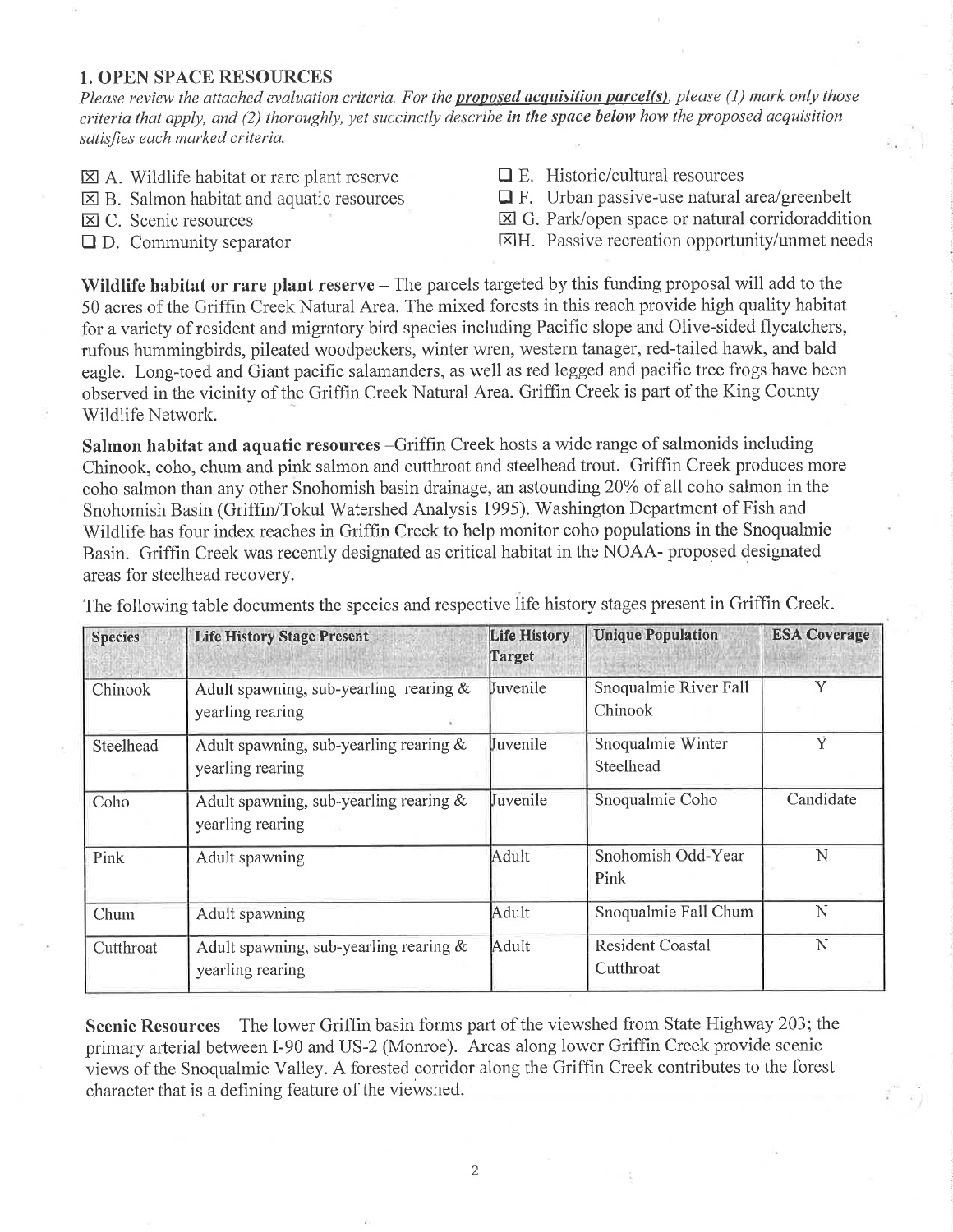Park/open space or natural corridor addition – This project will add roughly 4.6 acres to the Griffin Creek Natural Area. The Griffin Creek Natural Area is connected to the 90,000 acre Snoqualmie Forest which captures the entire headwaters of Griffin Creek. Additions to the Griffin Creek NA leverage the protection afforded by the Snoqualmie Forest.

Passive recreation opportunity/unmet need -Properties will provide opportunities for passive recreation such as fishing, hiking and bird watching and access to the creek for the Snoqualmie Valley The Snoqualmie Valley Regional Trail is adjacent to part of the Griffrn Creek Natural Area and will further facilitate passive recreation opportunities in the Griffin Creek NA.

## 2. ADDITIONAL FACTORS

For the proposed acquisition parcel(s), please (1) mark all criteria that apply, and (2) thoroughly, yet succinctly describe in the space below how the proposed acquisition satisfies each marked criteria.

- $\Box$  A. Educational/interpretive opportunity
- $\boxtimes$  B. Threat of loss of open space resources
- $\boxtimes$  C. Ownership complexity/willing seller(s)/ownership interest proposed
- $\boxtimes$  D. Partnerships Describe any public or private partnerships that will enhance this project:
- $\boxtimes$  E. Is the property identified in an adopted park, open space, comprehensive, or community plan?
- $\Box$  F. Transferable Development Credits (TDC) participation

**Threat of loss of open space resources**  $-$  Acquisition within this reach will prevent additional development in the area. The area provides close proximity to Camation with a natural setting along the creek. The sale and development of these small parcels along the creek will reduce forest cover and increase impervious surface area. There are relatively few in-holdings to purchase in the Griffin Creek NA to realize a protected and contiguous riparian corridor from headwaters to the Agriculture Production District (APD). Additionally, retaining good hydrology and sediment regime along Griffin Creek will help minimize flooding in the APD.

**Ownership complexity/willing seller(s)/ownership interest proposed –** We were able to purchase seven parcels with the funding from last year. The funding fell short of acquiring another first priority parcel. We currently have a signed purchase and sale offer from this landowner contingent upon funding. There are also at least two other property owners that have expressed a willingness to sell their land to the county.

Is the property identified in an adopted park, open space, comprehensive, or community plan? The project is in the Snohomish River Basin Salmon Conservation Plan (2005) which was adopted as part of the NOAA approved Puget Sound Chinook Recovery Plan. The project is also proposed in the Snohomish Basin (WRIA 7) 3-year Work Plan. Griffin Creek was also identified as a high quality basin in Waterways 2000. Griffin Creek was recently designated as critical habitat in the NOAA- proposed designated areas for steelhead recovery.

# 3. STEWARDSHIP AND MAINTENANCE

How will the property be stewarded and maintained? Does the property lend itself to volunteer stewardship opportunities? How will ongoing sÍewardship and maintenance efforts be funded?

Natural Areas are primarily managed to preserve and/or restore ecosystem processes. By working to keep the ecosystem processes intact, we can preserve habitat conditions preferred by native species, thereby protecting our ecological heritage. Site Management Guidelines for a Natural Area are implemented by the Natural Resource Lands staff in the Department of Natural Resources and Parks. Examples of Site Management Guidelines for King County Natural Areas can be found on the web (http://dnr.metrokc.gov/wlr/lands/natural/ecological.htm). The Natural Resource Lands staff has an annual budget for land management. Resources are supplemented by volunteers and by grants for projects that have significant benefits to regional priorities, such as salmon conservation.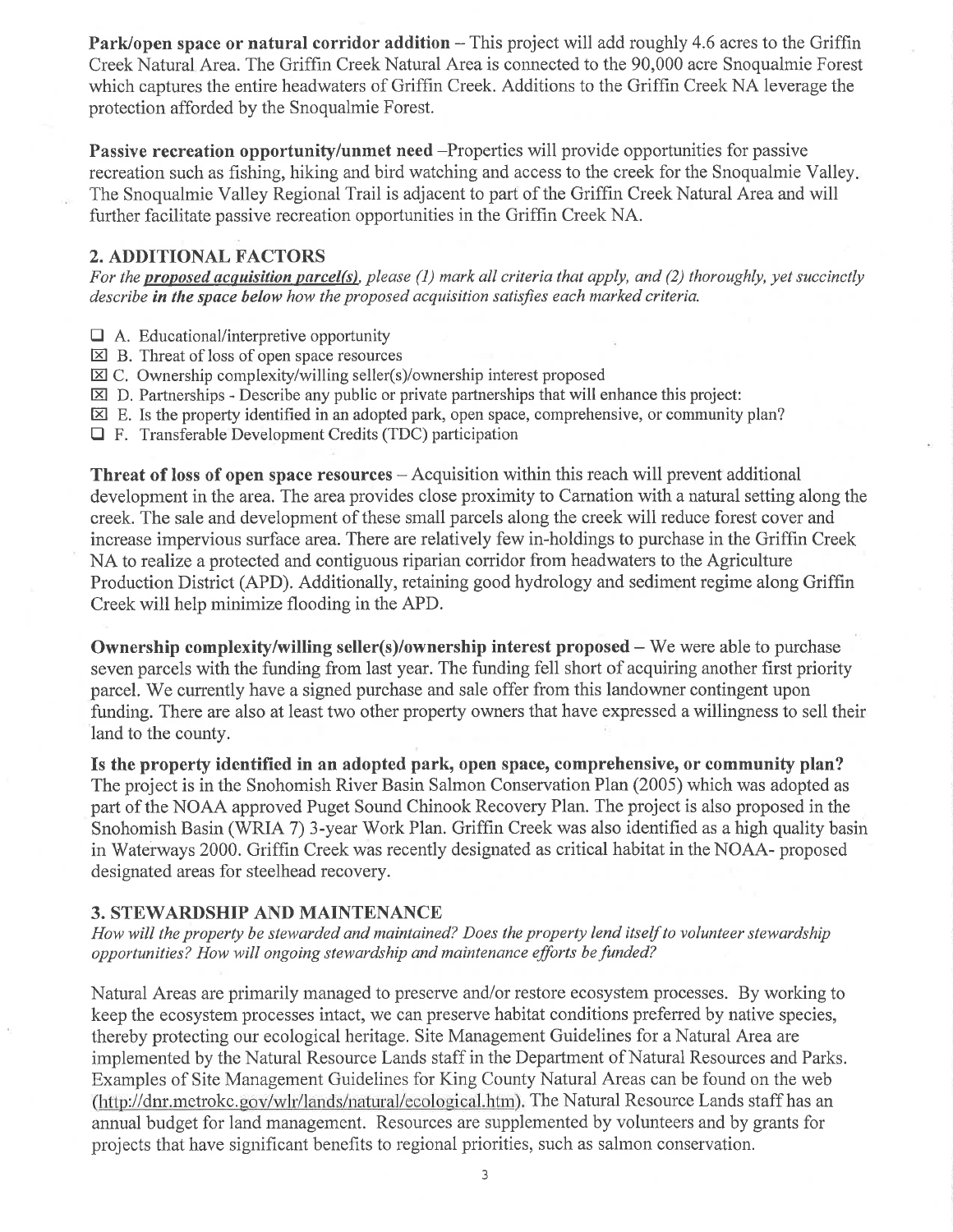## 4. PROJECT BUDGET

# TOTAL CFT APPLICATION AMOUNT\* \$190,000

\*Allowable acquisition costs (Ordinance 14714): The disbursement offunds shall be made only foy capital project expenditures that include costs of acquiring real property, including interests in real property, and the following costs: the cost of related relocation of eligible occupants, cost of appraisal, cost of appraisal review, costs of title insurance, closing costs, pro rata real estate taxes, recording fees, compensating tax, hazardous waste substances reports, directly related staff costs and related legal and administrative costs, but shall not include the cost of preparing applications for conservation futures funds.

#### Estimation of property value:

Briefly describe how land values have been estimated, í.e. appraisal, property tax assessment, asking price, letter of value or other means.

Property values are based on the property tax assessment with professional input from acquisition staff,

| <b>PROJECT COSTS</b>                                   | <b>ESTIMATED DOLLAR</b><br><b>AMOUNT OR RANGE</b> |
|--------------------------------------------------------|---------------------------------------------------|
| Total property interest value                          | \$657,500                                         |
| Title and appraisal work                               | \$30,000                                          |
| Closing, fees, taxes                                   | \$15,000                                          |
| Relocation                                             | <b>NA</b>                                         |
| Hazardous waste reports                                | \$2,500                                           |
| Directly related staff, administration and legal costs | \$15,000                                          |
| <b>Total Project Costs (CFT and other funds)</b>       | \$720,000                                         |

| <b>MATCHING FUNDS: Existing Sources</b>             | (Dollar Amount)<br>(Date)    |                              |
|-----------------------------------------------------|------------------------------|------------------------------|
|                                                     | <b>Expended or Committed</b> | <b>Expended or Committed</b> |
| CFT & Parks Levy                                    | 2014 committed               | 220,000                      |
| Parks Levy 2015                                     | Pending application          | \$190,000                    |
| Cooperative Watershed Management<br>(CWM)           | Pending application          | \$50,000                     |
| <b>Total Matching Funds</b><br>Currently Identified |                              | \$460,000                    |
| Unidentified Remaining Match Need:                  |                              | \$70,000                     |

Unidentified remaining match need: What funds are anticipated, and what is the time frame? Please discuss briefly how the unidentified remaining match need above will be met:

Additional funding (CFT, CWM, Parks Levy) will be sought in future years.

## 5. IN-KIND CONTRIBUTIONS FROM PARTNERSHIPS

| <b>Brief Activity Description</b> | Dollar Value of     | <b>Status</b>        | <b>Activity Date Range</b>    |
|-----------------------------------|---------------------|----------------------|-------------------------------|
|                                   | In-kind             | (Completed, or       | (When was activity completed? |
|                                   | <b>Contribution</b> | Proposed in future?) | or, date proposed in future)  |
| <b>TOTAL</b>                      | \$60,000            | Secured              | SWM 2013-2014 budget.         |
| <b>Structure Demolition</b>       |                     |                      |                               |

### 6. ATTACHED MAPS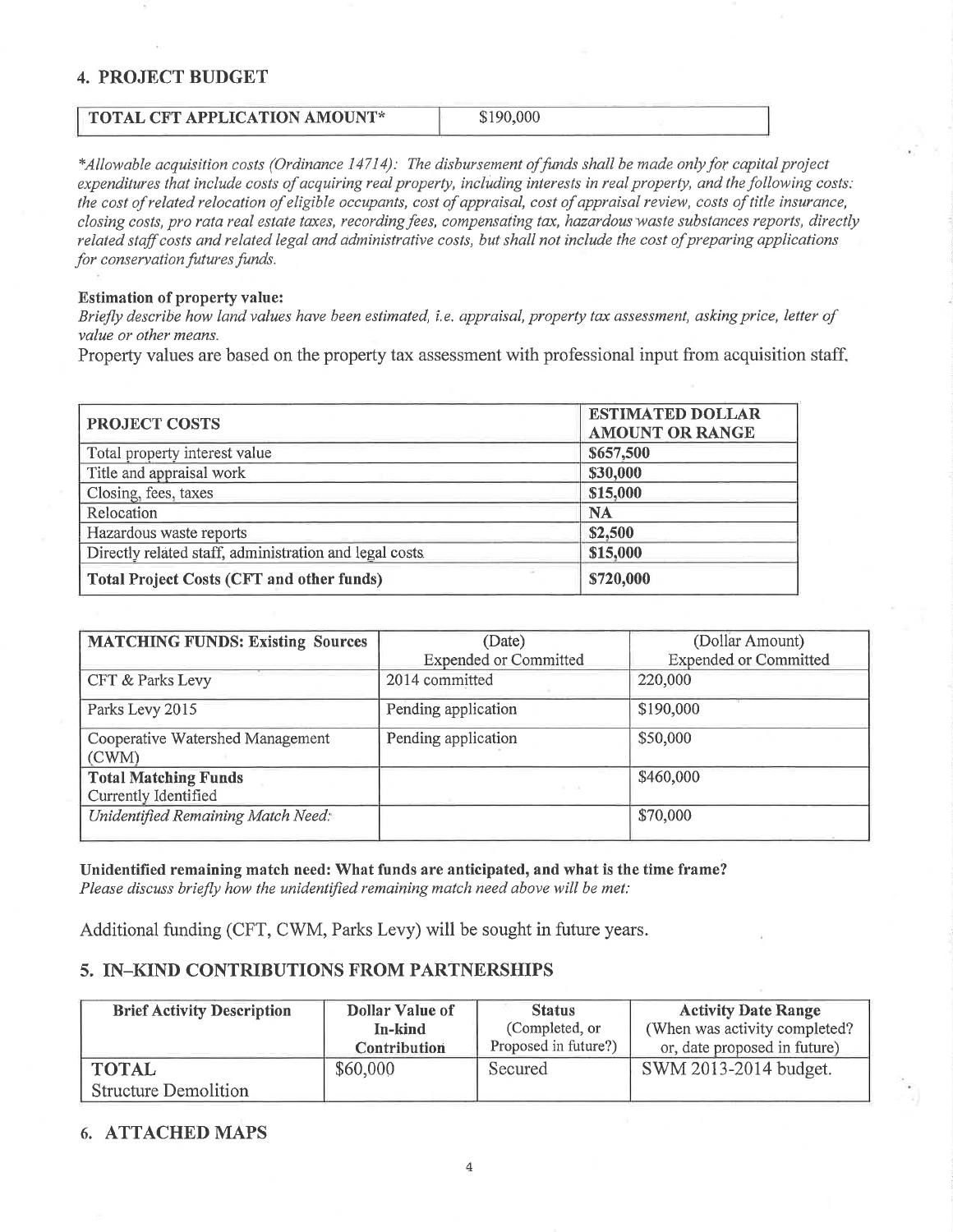

# **Griffin Creek Natural Area Additions Vicinity**

Second Priority Parcels

**First Priority Parcels** 

Pending Acquisition

Steelhead Presence on Griffin and Tribs.\*

- Coho Presence on Griffin and Tribs.\*
- Publicly Owned Lands

Snoqualmie Forest



Incorporated Areas

**King County** Department of Natural Resources and Parks Water and Land Resources Division

#### March 12, 2014

 $0.5$ 

\\dnrp1\projects\WLRD\14013\Griffin\_Acquistions\_vicinity.mxd klinkat

2 Miles